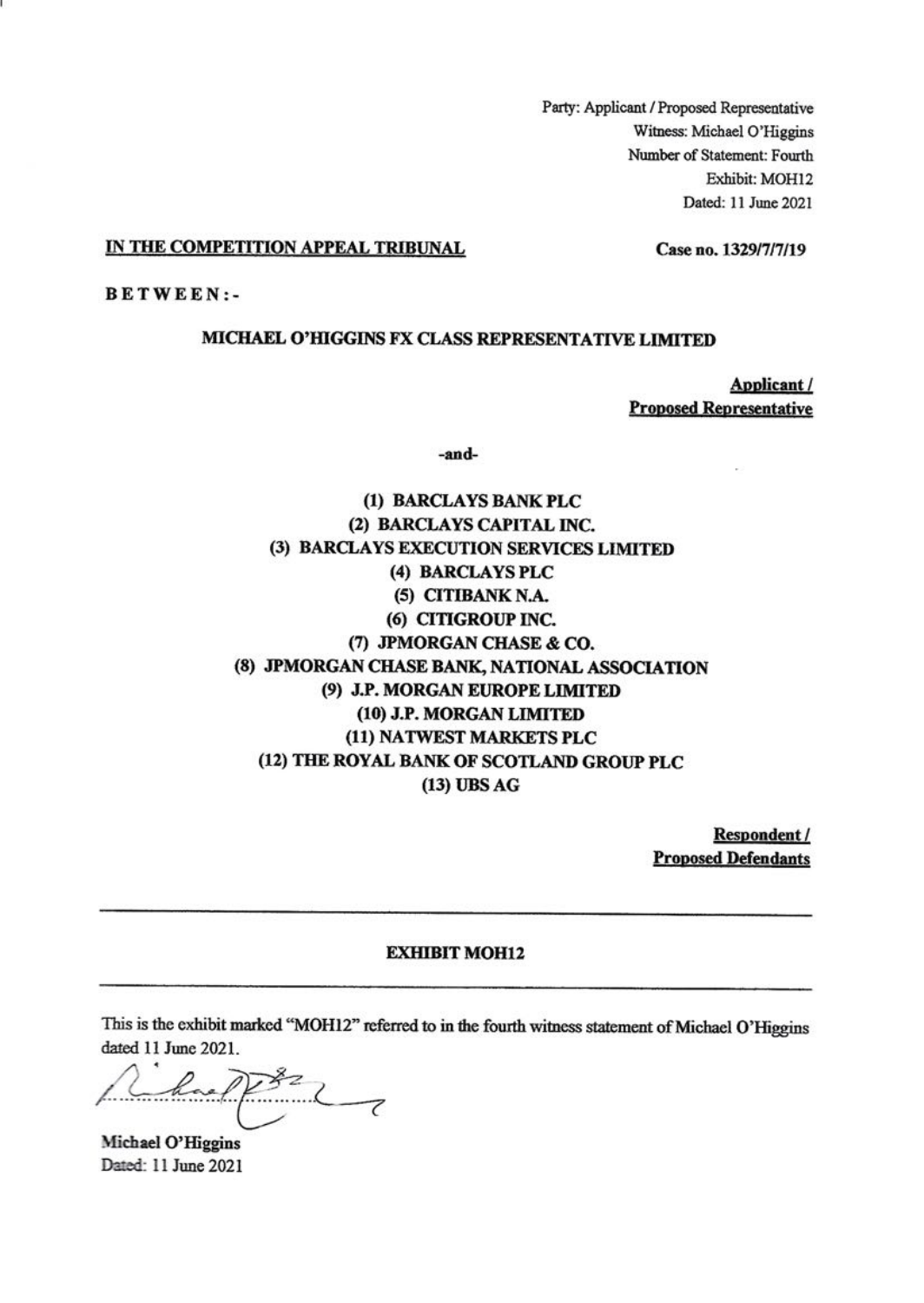# **O'HIGGINS APPLICATION GUIDANCE ON APPLYING THE CLASS DEFINITION**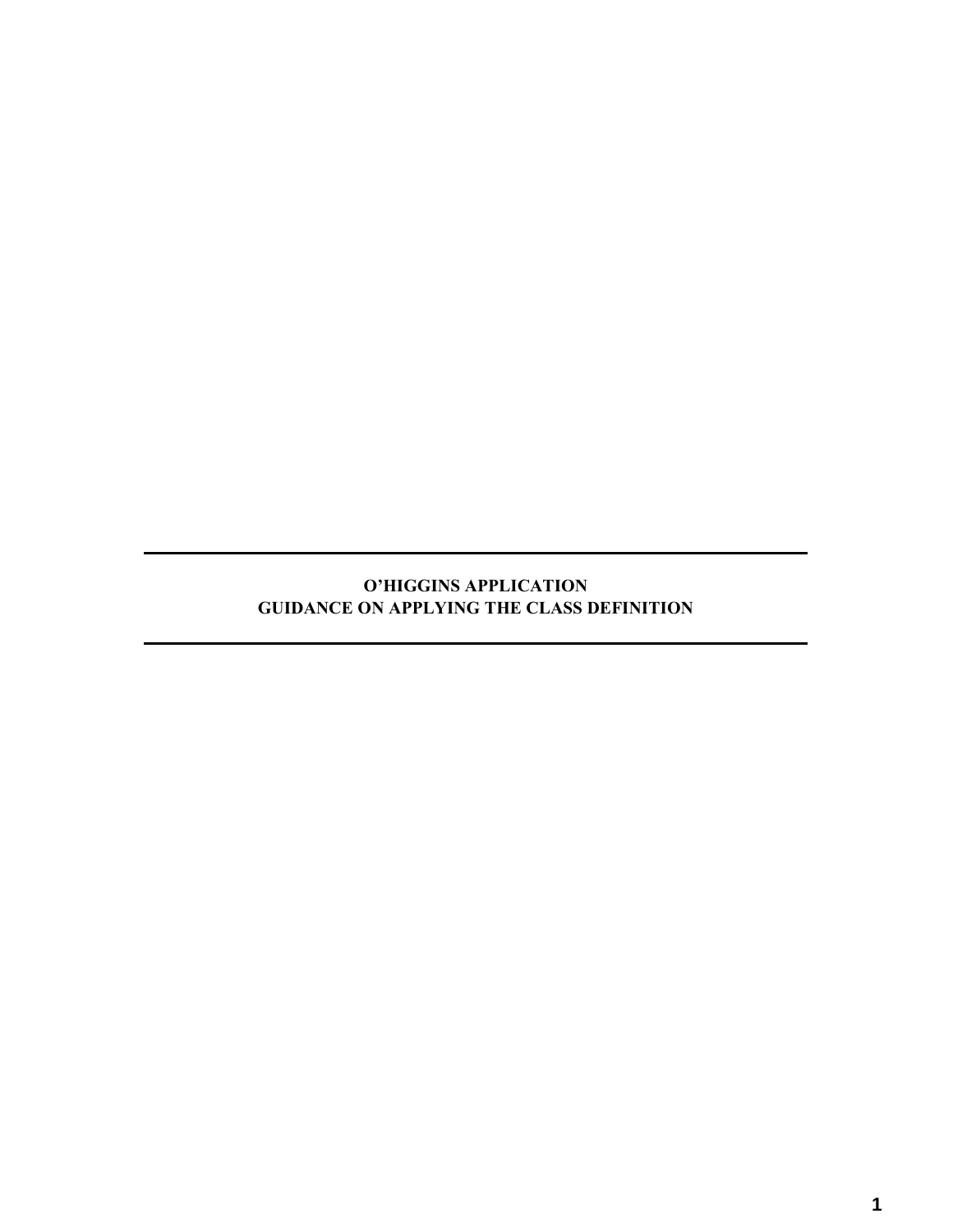### *Introduction*

- 1. This Guidance is to help you understand the class definition and apply it to your situation.
- 2. In summary, to be in the class you need to have:
	- $\checkmark$  entered into an FX spot or outright forward transaction (see **section A** below),
	- $\checkmark$  relating to two currencies which are either G10 currencies or Danish Krone (see **section B** below),
	- during the period 18 December 2007 to 31 January 2013 (see **section C** below),
	- in the European Economic Area (see **section D** below),
	- with a "*Relevant Financial Institution*" (see **section E** below) or on an "*electronic communications network*" (see **section F** below),
	- $\checkmark$  which is not the subject of other court proceedings or settlements (see **section G** below),
	- $\checkmark$  other than as a broker or custodian engaged by another person to carry out the transaction (see **section H** below).
- 3. Certain persons are however excluded from the class (notably, the Relevant Financial Institutions and the cartelist banks themselves) (see **section I** below).
- 4. If you fall within the class definition and are domiciled in the UK (see **section J** below), then you are automatically included in the class (unless you opt out). If you are domiciled outside the UK, you can opt in.

# *A. FX spot or outright forward transactions*

- 5. A 'spot' transaction is in essence an agreement to exchange a specific amount of one currency for another, at an agreed rate, typically within two bank business days.
- 6. An 'outright forward' transaction (sometimes referred to as an 'outright' or a 'forward') is an agreement to exchange currency at an agreed rate on a specified value date usually more than two bank business days in the future.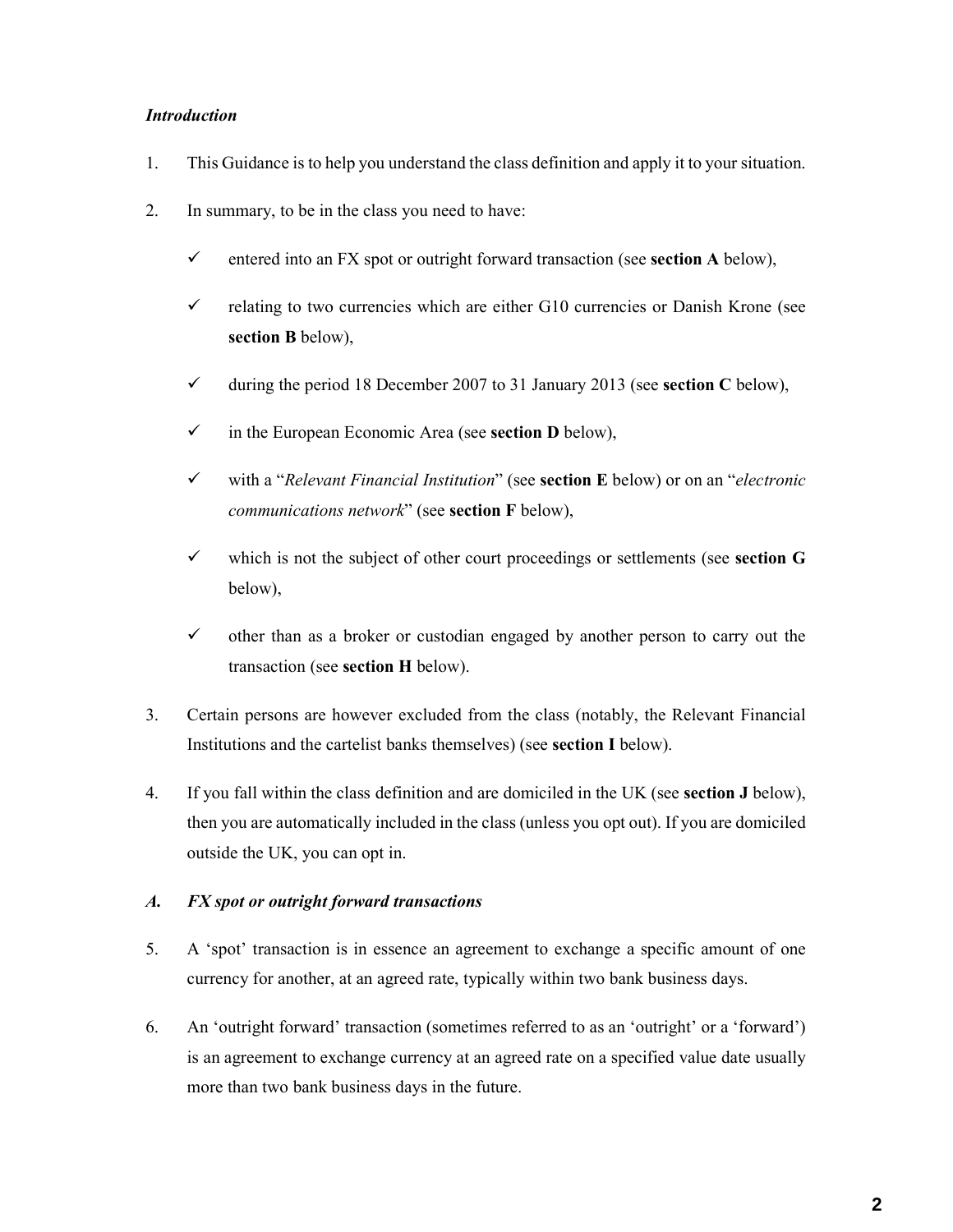- 7. The agreed rate need not be a set sum; it could be set by reference to a benchmark.
- 8. The transaction could be a price conditional transaction such as a limit or resting order (e.g. a "stop loss" or "take profit" order).
- 9. You may have entered into such a transaction:
	- $\checkmark$  By voice (e.g. by telephone).
	- $\checkmark$  By other means of communicating directly with the bank (such as by Bloomberg chatroom or Reuters messaging).
	- $\checkmark$  Through an electronic platform (also known as 'electronic communication network' or 'ECN'). Further details about ECNs are given in section F below. They include:
		- single-bank platforms, such as Barclays' 'BARX' or Deutsche Bank's 'Autobahn', and
		- $\checkmark$  multi-bank platforms, such as HotSpot or Currenex.
- 10. This would include, for example:
	- $\checkmark$  Calling the trading desk at a bank on a bilateral basis to request a spot price and then execute a transaction on a currency pair (e.g. EUR-USD).
	- $\checkmark$  Using Currenex (a multi-dealer ECN) to execute an FX transaction with an anonymous counterparty by taking the price quoted on the platform.
	- $\checkmark$  Submitting an order via an electronic channel to a bank to execute a specified amount at the price established at the 4pm UK time WMR fixing.
- 11. The following are however not included:
	- Branch retail spot transactions these are retail banking transactions such as foreign currency purchases at the "*travel money*" desk in a bank or the telephone/online equivalents.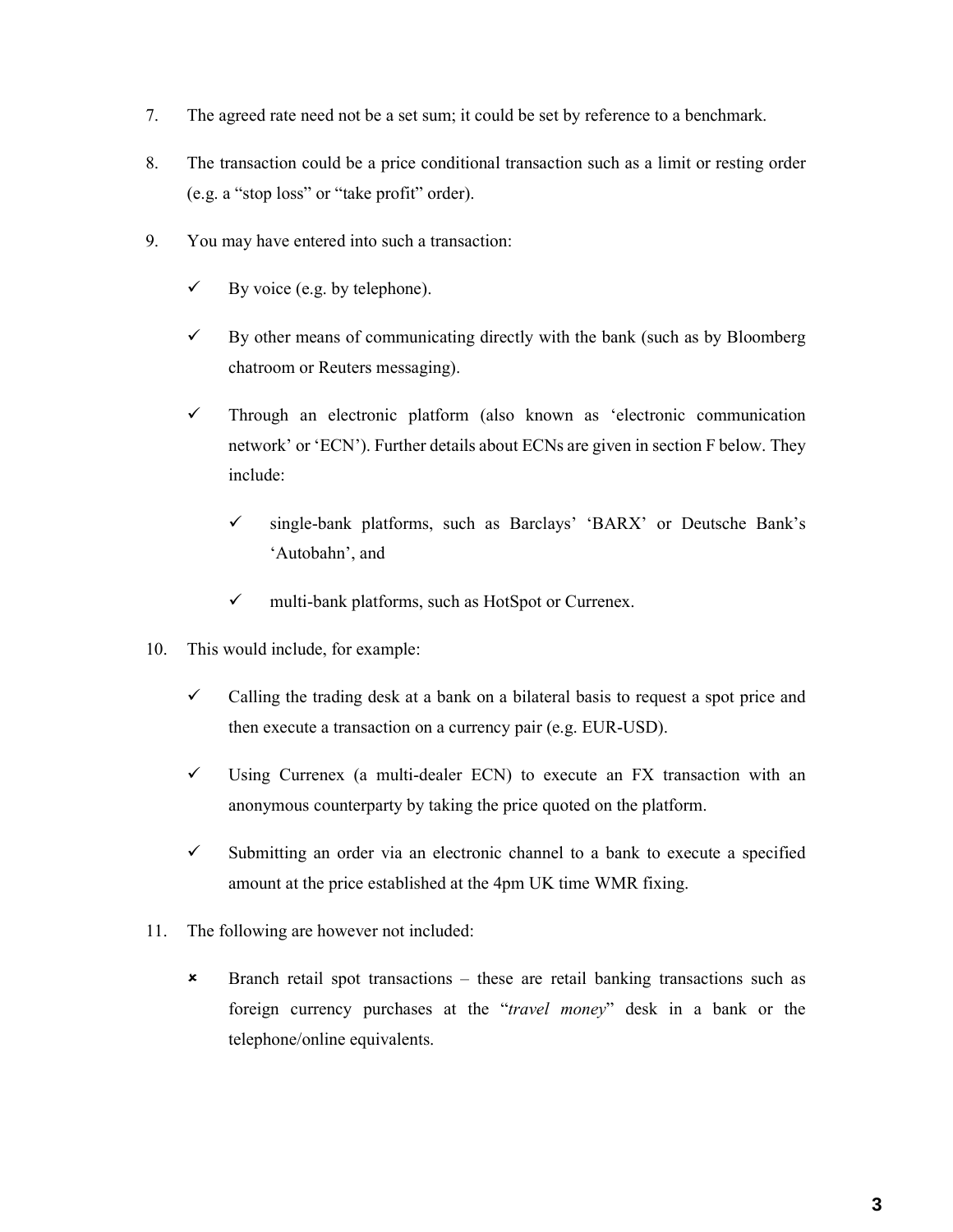- Branch retail transfers of funds denominated in different currencies across any two accounts – whether effected in a bank, by telephone or online.
- Electronic transactions using ATMs also known as "*hole in the wall*" cash machines.
- Transactions executed in a foreign currency on a credit, debit, prepaid or stored value card.
- $\boldsymbol{\ast}$  Spread betting so trading spread betting products, for example through an online retail trading platform, would not be included.
- Contracts for difference (CFDs).
- Non-deliverable forwards (NDFs).

# *B. Currency pairs*

- 12. The relevant currencies are:
	- $\checkmark$  Euro (EUR)
	- $\checkmark$  British Pound (GBP)
	- US Dollar (USD)
	- $\checkmark$  Japanese Yen (JPY)
	- $\checkmark$  Swiss Franc (CHF)
	- $\checkmark$  Canadian Dollar (CAD)
	- $\checkmark$  Australian Dollar (USD)
	- $\checkmark$  New Zealand Dollar (NZD)
	- $\checkmark$  Swedish Krona (SEK)
	- $\checkmark$  Norwegian Krone (NOK)
	- $\checkmark$  Danish Krone (DKK).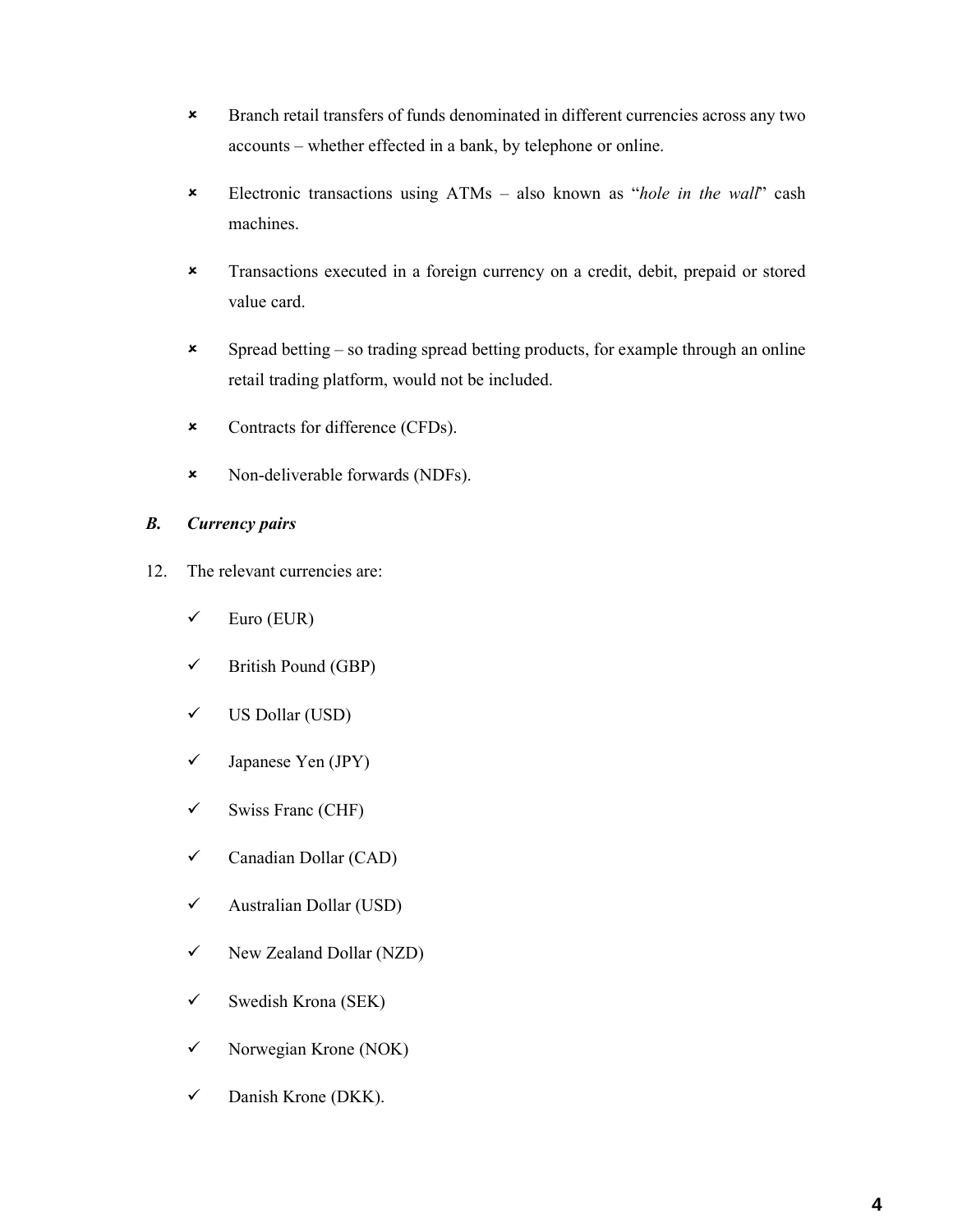13. The transaction must include two such currencies: for example, British Pound to Euro (or vice-versa), or US Dollar to Japanese Yen (or vice-versa).

# *C. Time period*

14. The transaction must have been entered into between 18 December 2007 and 31 January 2013 inclusive.

# *D. In the European Economic Area*

- 15. A transaction was entered into "*in the European Economic Area*" if it was priced<sup>1</sup> and/or accepted by the Relevant Financial Institution or through the ECN within the European Economic Area.
- 16. The European Economic Area at the relevant times included the following countries:
	- $\checkmark$  Austria
	- $\checkmark$  Belgium
	- $\checkmark$  Bulgaria
	- $\checkmark$  Croatia
	- $\checkmark$  Republic of Cyprus
	- $\checkmark$  Czech Republic
	- $\checkmark$  Denmark
	- $\checkmark$  Estonia
	- $\checkmark$  Finland
	- $\checkmark$  France
	- $\checkmark$  Germany
	- Greece

 $\frac{1}{1}$ 

Traders often use the word "*quoted*" to describe the pricing of a transaction.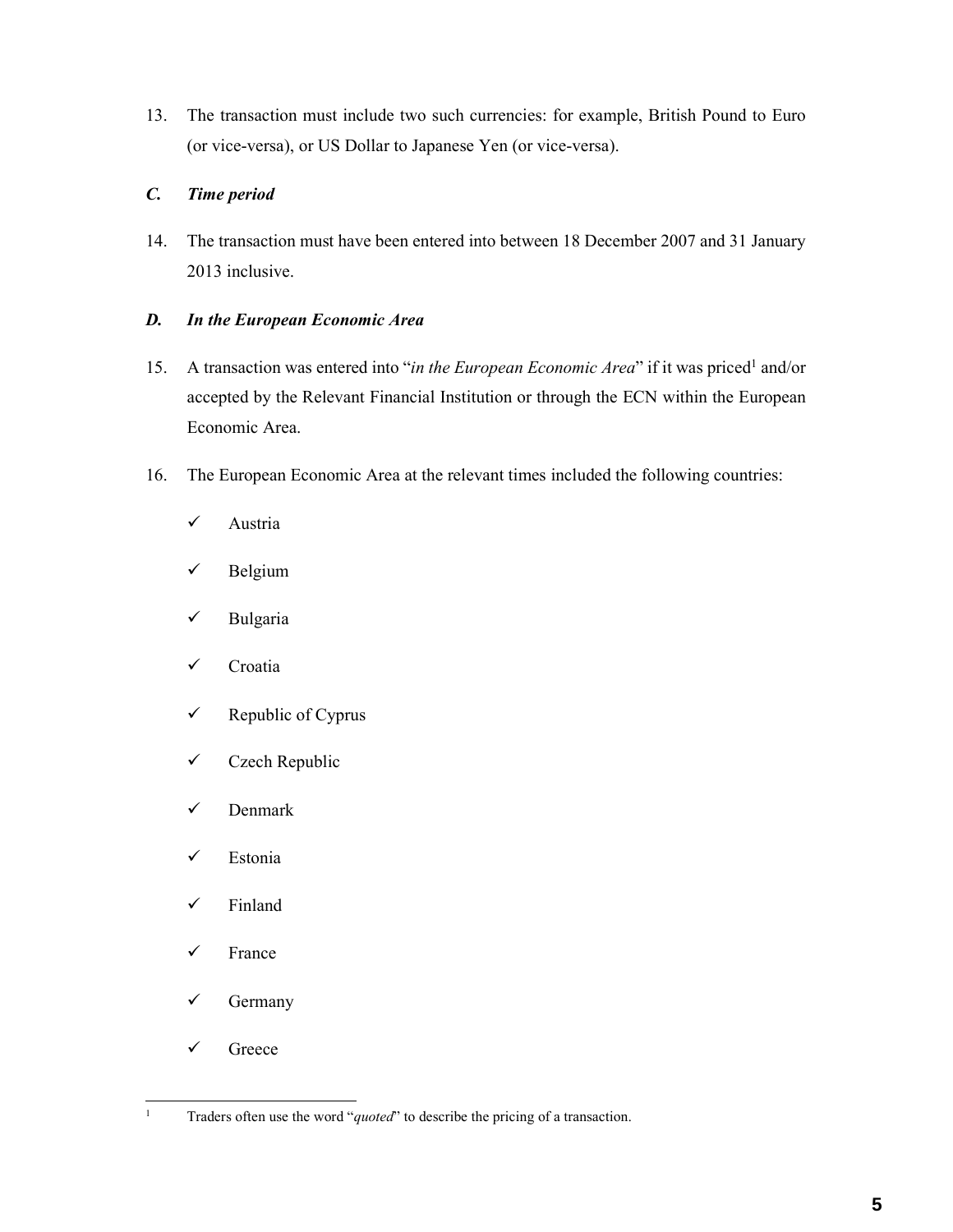- $\checkmark$  Hungary
- $\checkmark$  Iceland
- $\checkmark$  Ireland
- $\checkmark$  Italy
- Latvia
- $\checkmark$  Liechtenstein
- $\checkmark$  Lithuania
- Luxembourg
- $\checkmark$  Malta
- $\checkmark$  Netherlands
- $\checkmark$  Norway
- $\checkmark$  Poland
- Portugal
- Romania
- Slovakia
- $\checkmark$  Slovenia
- $\checkmark$  Spain
- $\checkmark$  Sweden
- United Kingdom.
- 17. The following common situations would therefore be included:
	- (a) You were anywhere in the world when you agreed the trade by voice with someone in the EU/EEA. For example, you telephoned a bank in London or Frankfurt. [In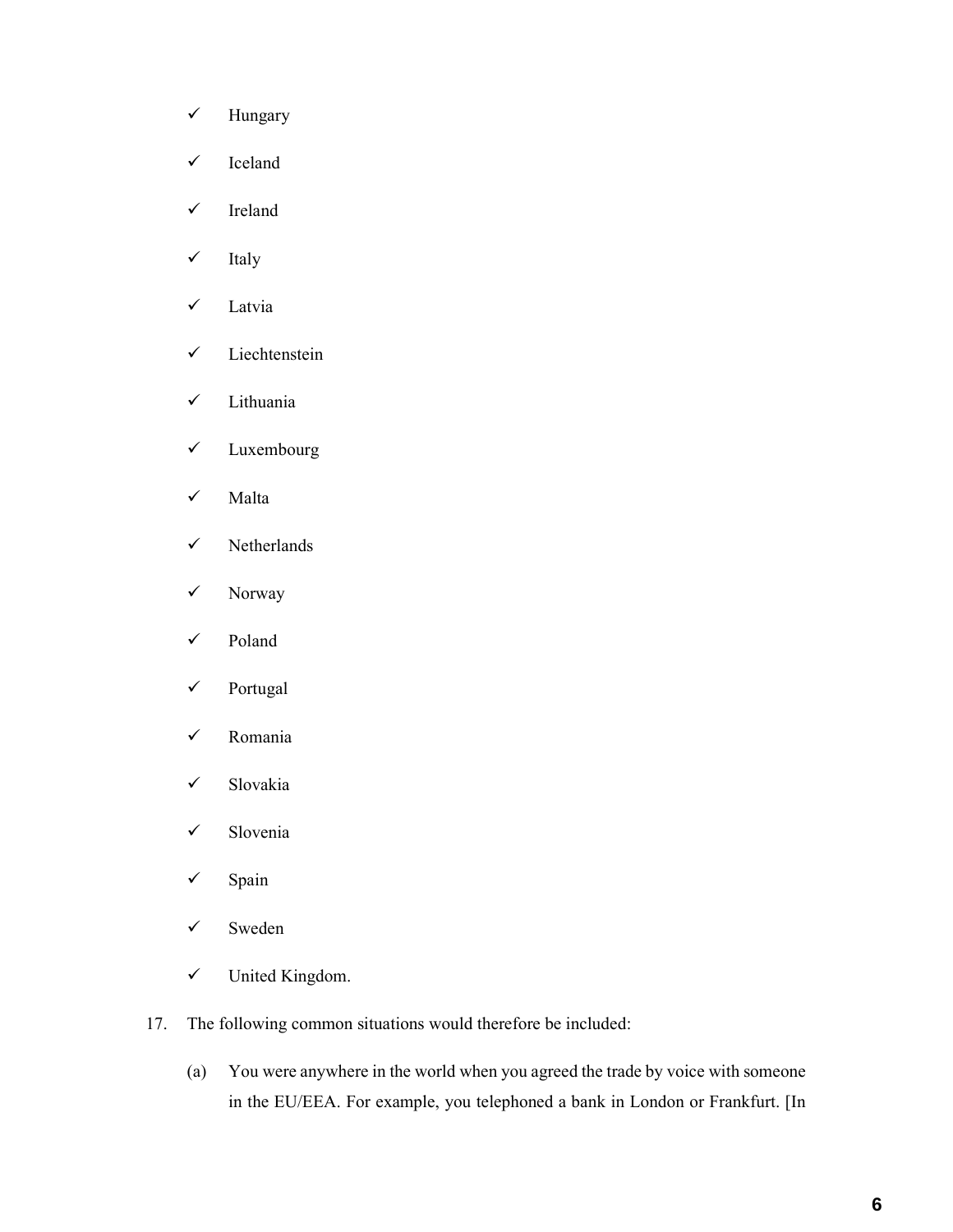this situation, the Relevant Financial Institution has priced or accepted the transaction in the EEA.]

- (b) You were anywhere in the world when you agreed the trade using electronic communication with someone based in the EU/EEA. For example, you exchanged Bloomberg messages with a London-based employee of a bank. [In this situation, the Relevant Financial Institution has priced or accepted the transaction in the EEA.]
- (c) When accessing an electronic platform (also known as 'electronic communication network' or 'ECN') to enter into the transaction, you (or your representative using the platform) were physically located in the EU/EEA. For example, you (or your employee effecting the transaction) were sitting in Edinburgh when using a singlebank platform (e.g. Barclays' 'BARX' or Deutsche Bank's 'Autobahn') or a multibank platform (e.g. HotSpot or Currenex). [In this situation, the transaction was priced or accepted through an ECN operating in the EEA.]

### *E. Relevant Financial Institution*

- 18. The Relevant Financial Institutions are the following banking groups:
	- ABN Amro
	- $\checkmark$  ANZ
	- $\checkmark$  Bank of America
	- $\checkmark$  Bank of America Merrill Lynch
	- $\checkmark$  Bank of New York Mellon
	- $\checkmark$  Bank of Scotland
	- Bank of Tokyo-Mitsubishi UFJ / MUFG
	- $\checkmark$  Barclays
	- $\checkmark$  BNP Paribas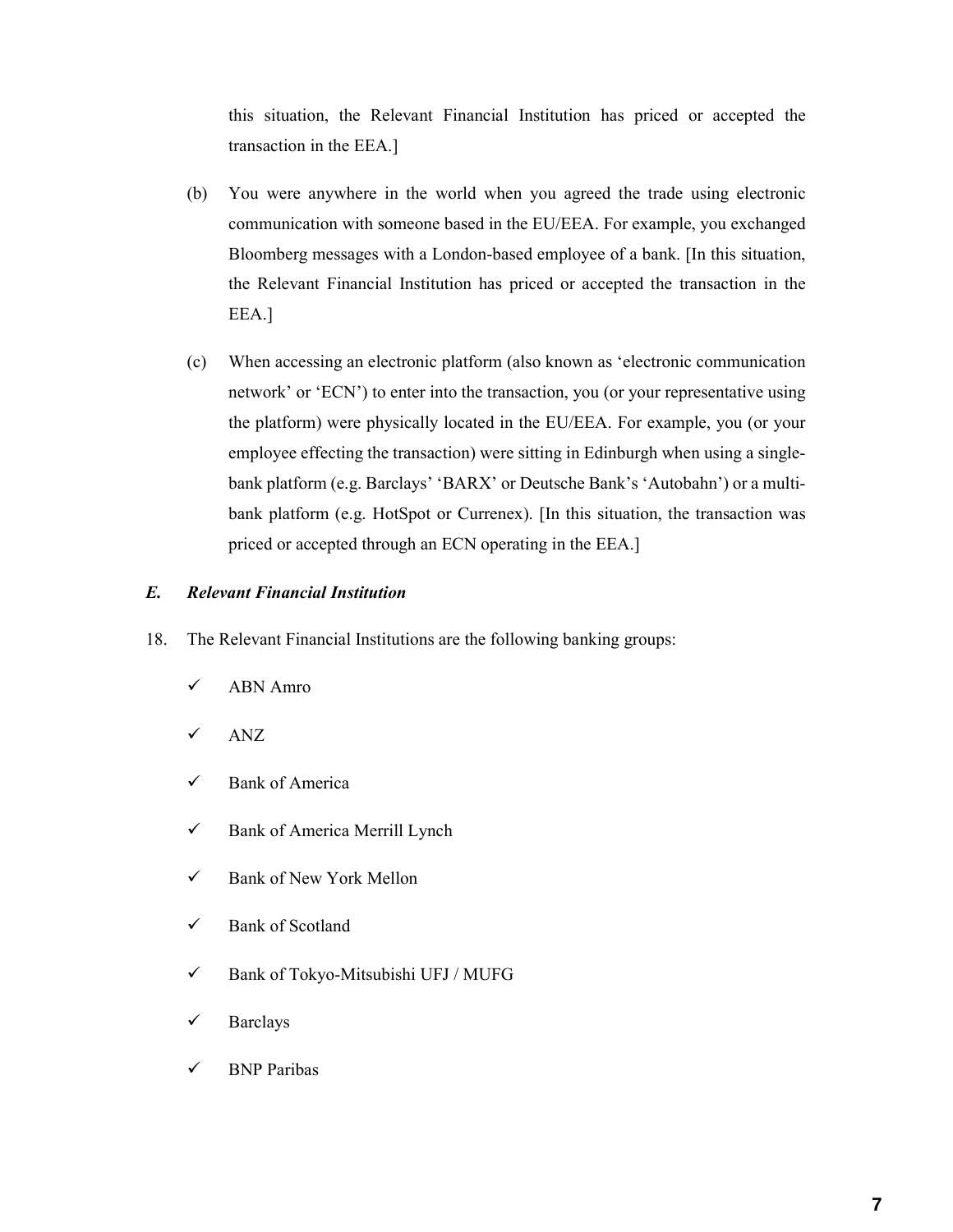- $\checkmark$  Calyon
- $\checkmark$  Citigroup / Citibank
- $\checkmark$  Commonwealth Bank of Australia
- Crédit Agricole
- $\checkmark$  Credit Suisse
- Deutsche Bank
- Goldman Sachs
- $\checkmark$  HBOS
- $\checkmark$  HSBC
- $\checkmark$  Hypovereinsbank (HVB)
- $\checkmark$  ING
- JPMorgan Chase
- $\checkmark$  Lehman Brothers
- Lloyds Banking Group
- Lloyds TSB
- $\checkmark$  Merrill Lynch
- Morgan Stanley
- $\checkmark$  National Australia Bank
- Nomura
- Rabobank
- Royal Bank of Canada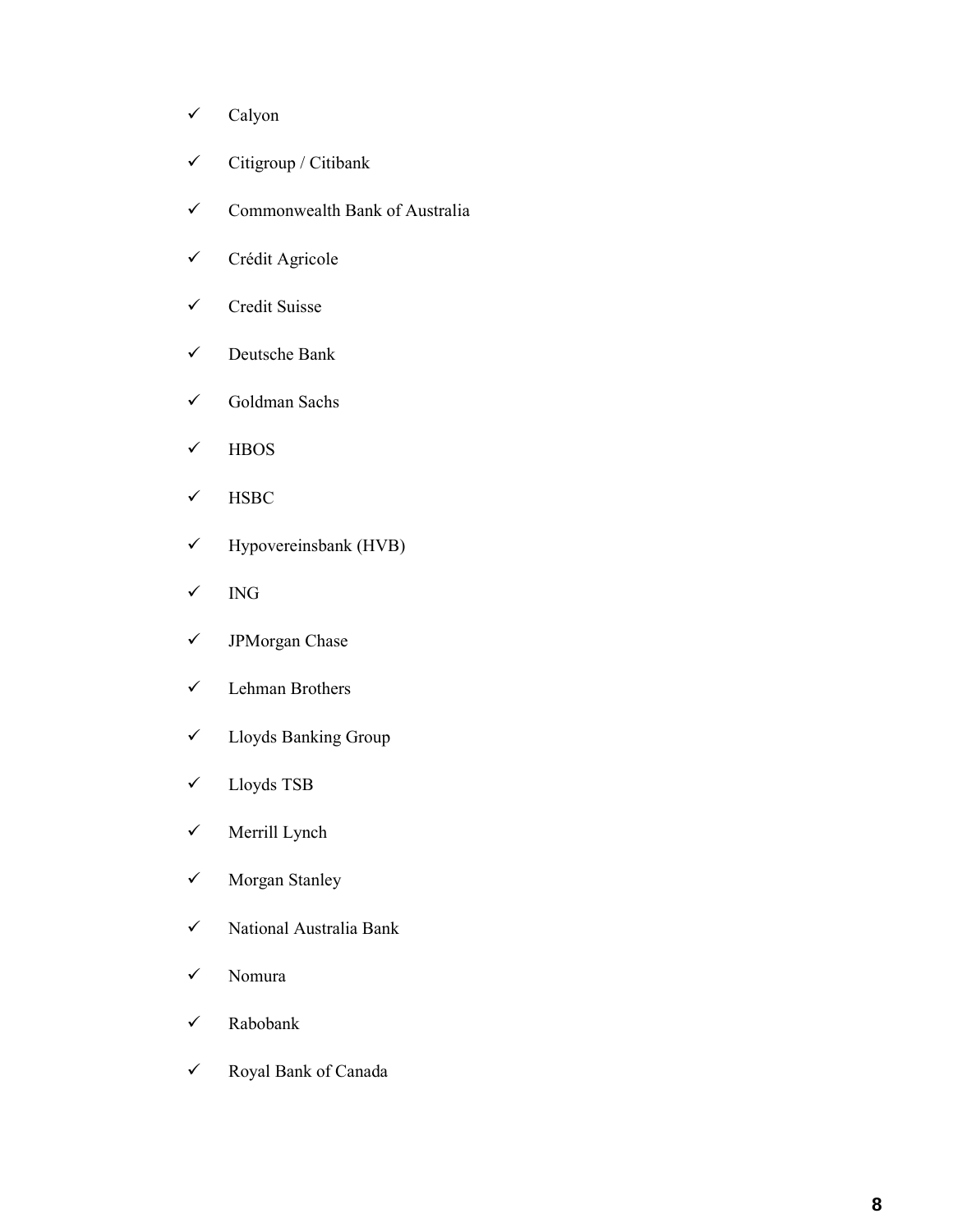- Royal Bank of Scotland
- $\checkmark$  Skandinaviska Enskilda Banken
- Société Générale
- Standard Chartered
- $\checkmark$  State Street
- Toronto Dominion
- $\checkmark$  UBS
- $\checkmark$  Unicredit
- $\checkmark$  Westpac
- 19. Please note that these are the names of banking groups. You may have dealt with them through a subsidiary or an entity using a different trading name.

# *F. Electronic communications network (ECN)*

- 20. An "*electronic communications network*" (also known as an "*ECN*") is an online platform that matches buy and sell orders for financial products including currencies.
- 21. Examples of ECNs are:
	- $\checkmark$  single-bank platforms, such as:
		- Barclays' 'BARX'
		- Deutsche Bank's 'Autobahn'
	- $\checkmark$  multi-bank platforms, such as:
		- $\checkmark$  HotSpot
		- $\checkmark$  Currenex.

### *G. Other court proceedings or settlements*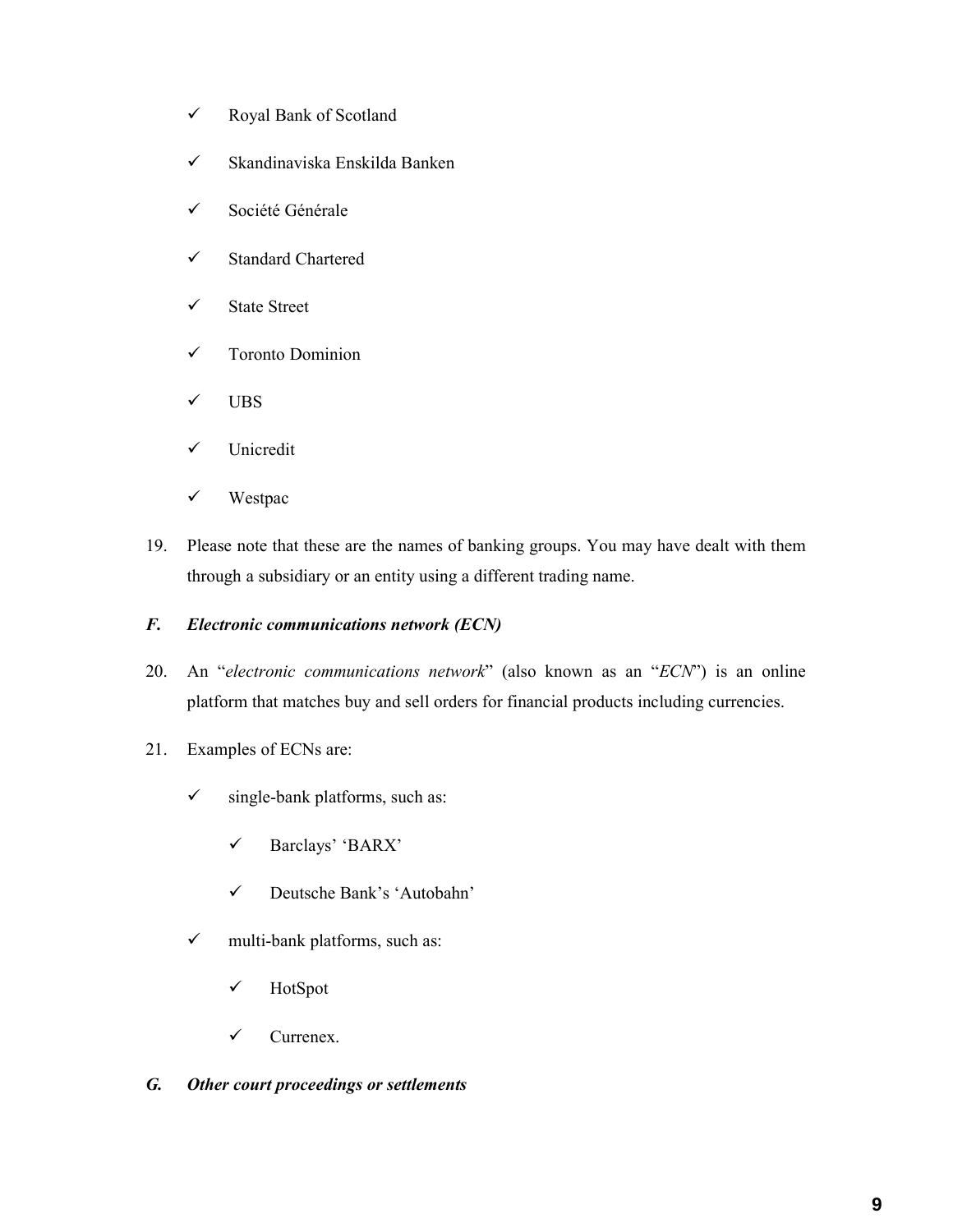- 22. Transactions which are the subject of other pending litigation or concluded settlements concerning the same cartel conduct are excluded from these proceedings. For example:
	- The proceedings before High Court of England & Wales in *Allianz Global Investors GmbH & Ors v Barclays Bank PLC & Ors* (Claim no. CL-2018-000840).
	- \* The proceedings before the High Court of England & Wales brought by the ECU Group Plc in separate actions against NatWest Markets Plc (Claim no. FL-2020- 000045), Citibank N.A. (Claim no. FL-2020-000046), Deutsche Bank AG (Claim no. FL-2020-000047), Goldman Sachs International (Claim no. FL-2020-000048), Barclays Bank (Claim no. FL-2020-000049) and HSBC Bank Plc. (Claim no. CL-2017-000315).
	- The Australian class action proceedings in *J Wisbey & Associates Pty Ltd v UBS AG & others*.
	- The Israeli class action proceedings filed in the District Court Centre in 2018 under case number ClA 29013-09-18.
- 23. Transactions which are the subject of the following cases are also expressly excluded:
	- The US class action and/or the releases under the settlements in case *In re Foreign Exchange Benchmark Rates Antitrust Litigation*, No. 1:13-cv-07789-LGS (S.D.N.Y.).
	- The Canadian class actions and/or the releases under the settlements in cases CV-15-536174 (Superior Court of Ontario) and/or 200-06-000189-152 (Superior Court of Quebec).

# *H. Other than as an Intermediary*

- 24. "*Intermediaries*" should not count transactions which they entered into as "*Intermediaries*". An "*Intermediary*" means a broker and/or custodian engaged by another person to carry out a transaction.
- 25. So, for example: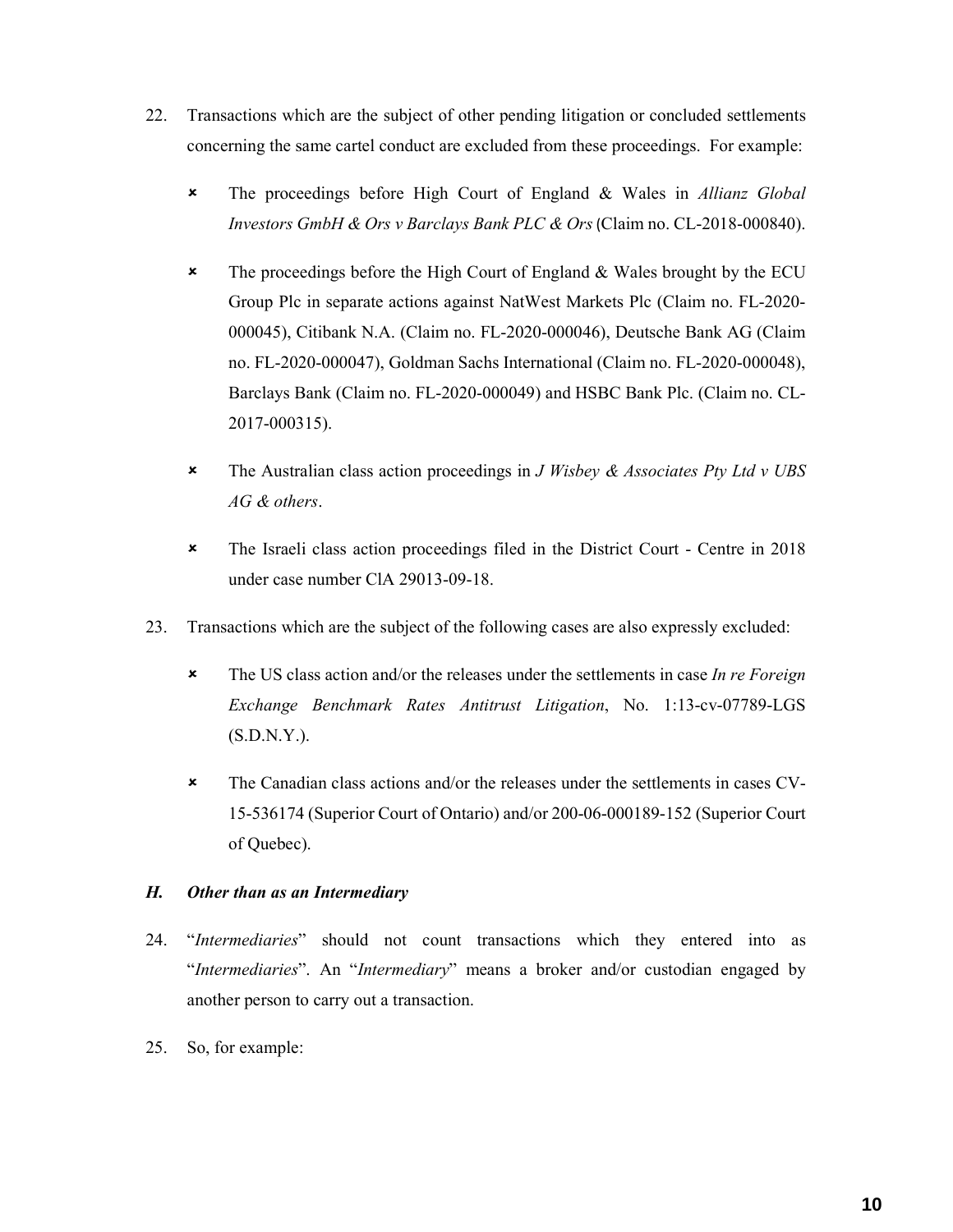- A brokerage firm that entered into FX transactions with dealer banks on behalf of corporates or individuals, charging those persons a fee for doing so.
- Multi-bank platforms that facilitate trading between customers and banks.

# *I. Excluded persons*

- 26. The following are excluded from being class members:
	- The banks which are addressees of the European Commission decisions which are the subject of the claim, and related entities (i.e. their subsidiaries, holding companies, subsidiaries of those holding companies, and any entity in which any of the addressees has a controlling interest).
	- Officers, directors or employees of any of the companies referred to above, at any time since 18 December 2007.
	- Relevant Financial Institutions and entities forming part thereof such as a subsidiary of one of the banking groups listed in section E above.
	- All members of the Defendants' and Representative's legal teams and all experts or professional advisors instructed by them in these proceedings.
	- All members of the Tribunal panel assigned to these proceedings and any judge hearing any appeal in these proceedings.

# *J. Domicile in UK*

- 27. A corporation or association has its domicile in the United Kingdom if (and only if):
	- $\checkmark$  it was incorporated or formed under the law of a part of the United Kingdom and has its registered office or some other official address in the United Kingdom; or
	- $\checkmark$  its central management and control is exercised in the United Kingdom.
- 28. An individual is considered domiciled in the UK if (and only if):
	- he/she is resident in the UK; and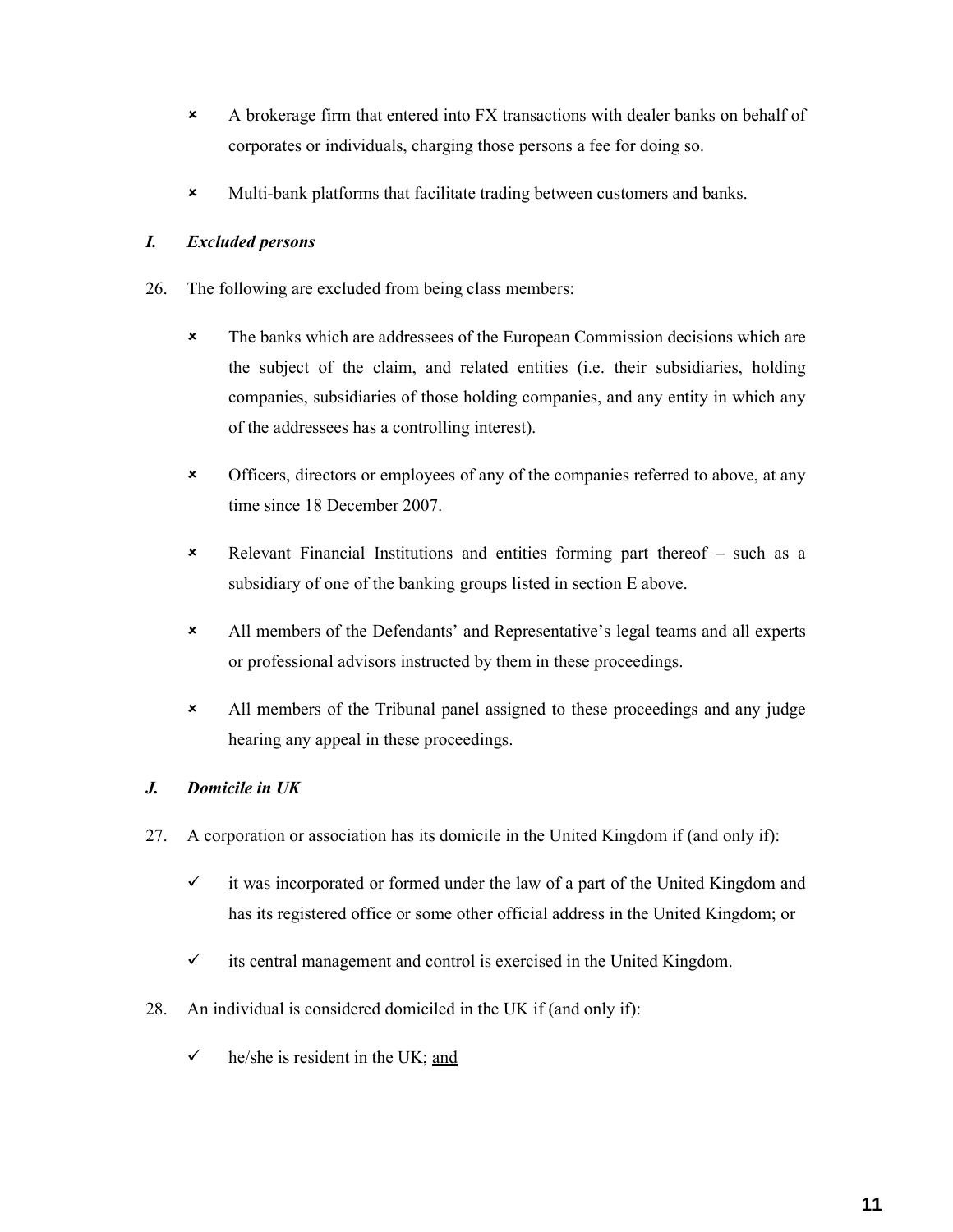- $\checkmark$  the nature and circumstances of this residence indicate that he/she has a substantial connection with the UK (which would usually be the case where an individual is resident in the UK and has been so resident for the previous three months or more).
- 29. For the above reasons, even if a business operates from the UK, it may not be UK domiciled. For example, many hedge funds operating from London are legally domiciled in the British Virgin Islands.
- 30. If you are in any doubt as to whether you are domiciled in the UK, but you wish to participate in the collective proceedings, you are advised to opt in expressly.
- 31. If you are legally domiciled outside the UK (for example, if you are a UCITS fund legally domiciled in Luxembourg or Ireland, a hedge fund legally domiciled in the Cayman Islands or the Channel Islands, or a multinational based in Germany or Italy), but you otherwise meet the criteria above, you can actively opt in to the claim to seek to recover the losses which you suffered as a result of the banks' wrongdoing. If you are in this category and do not opt in, you will not be able to get any compensation from the collective proceedings.

# *K. Illustrative examples*

- 32. We set out below a series of examples which we hope will assist you in assessing whether you fall within the class:
	- (a) **The persons and types of trading in the following examples will all be automatically within the class**:
		- $\checkmark$  A UK pension fund legally domiciled in the UK which purchased FX by telephone with the London sales desk of a Relevant Financial Institution.
		- $\checkmark$  A UK company legally domiciled in the UK which entered into FX transactions with a Relevant Financial Institution's sales desk by communicating via Bloomberg or email with an employee of a Relevant Financial Institution based in London.
		- $\checkmark$  An Italian citizen legally domiciled in the UK who entered into FX transactions on their own account by trading while in London on an ECN.